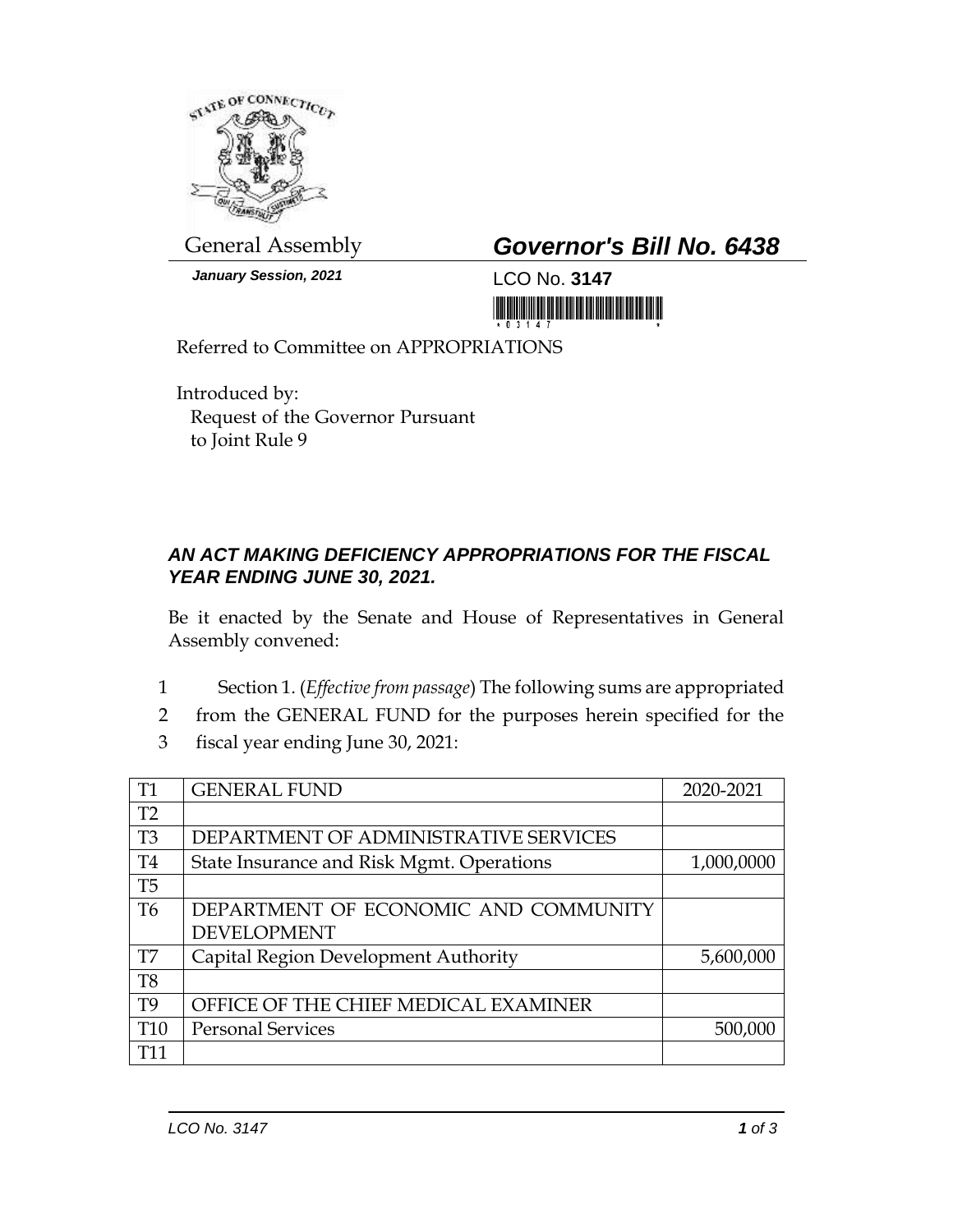| T <sub>12</sub> | DEPARTMENT OF MENTAL HEALTH<br><b>AND</b> |            |
|-----------------|-------------------------------------------|------------|
|                 | <b>ADDICTION SERVICES</b>                 |            |
| T <sub>13</sub> | <b>Professional Services</b>              | 5,900,000  |
| T <sub>14</sub> | Discharge and Diversion Services          | 3,000,000  |
| T <sub>15</sub> |                                           |            |
| T <sub>16</sub> | UNIVERSITY OF CONNECTICUT HEALTH CENTER   |            |
| T <sub>17</sub> | <b>Operating Expenses</b>                 | 50,000,000 |
| <b>T18</b>      |                                           |            |
| T <sub>19</sub> | DEPARTMENT OF CORRECTION                  |            |
| <b>T20</b>      | <b>Personal Services</b>                  | 2,000,000  |
| T <sub>21</sub> | <b>Inmate Medical Services</b>            | 2,000,000  |
| T <sub>22</sub> |                                           |            |
| T23             | <b>TOTAL - GENERAL FUND</b>               | 70,000,000 |

4 Sec. 2. (*Effective from passage*) The amount appropriated to the

5 following agency in section 1 of public act 19-117, as amended by section

6 7 of public act 19-1 of the December special session, is reduced by the

7 following amount for the fiscal year ending June 30, 2021:

| T24             | <b>GENERAL FUND</b>           | 2020-2021  |
|-----------------|-------------------------------|------------|
| T25             |                               |            |
| T26             | DEPARTMENT OF SOCIAL SERVICES |            |
| T27             | Medicaid                      | 70,000,000 |
| T28             |                               |            |
| T <sub>29</sub> | <b>TOTAL - GENERAL FUND</b>   | 70,000,000 |

 Sec. 3. (*Effective from passage*) The amount appropriated in section 1 of this act to The University of Connecticut Health Center, for Operating Expenses, shall be available to reduce the operating deficit for The University of Connecticut Health Center. Notwithstanding the provisions of section 10-105a of the general statutes, such amount shall not be eligible for fringe benefit recovery by The University of Connecticut Health Center from the Comptroller's General Fund fringe benefit accounts.

This act shall take effect as follows and shall amend the following sections:

| Section 1 | <i>from passage</i> | New section |
|-----------|---------------------|-------------|
|           |                     |             |